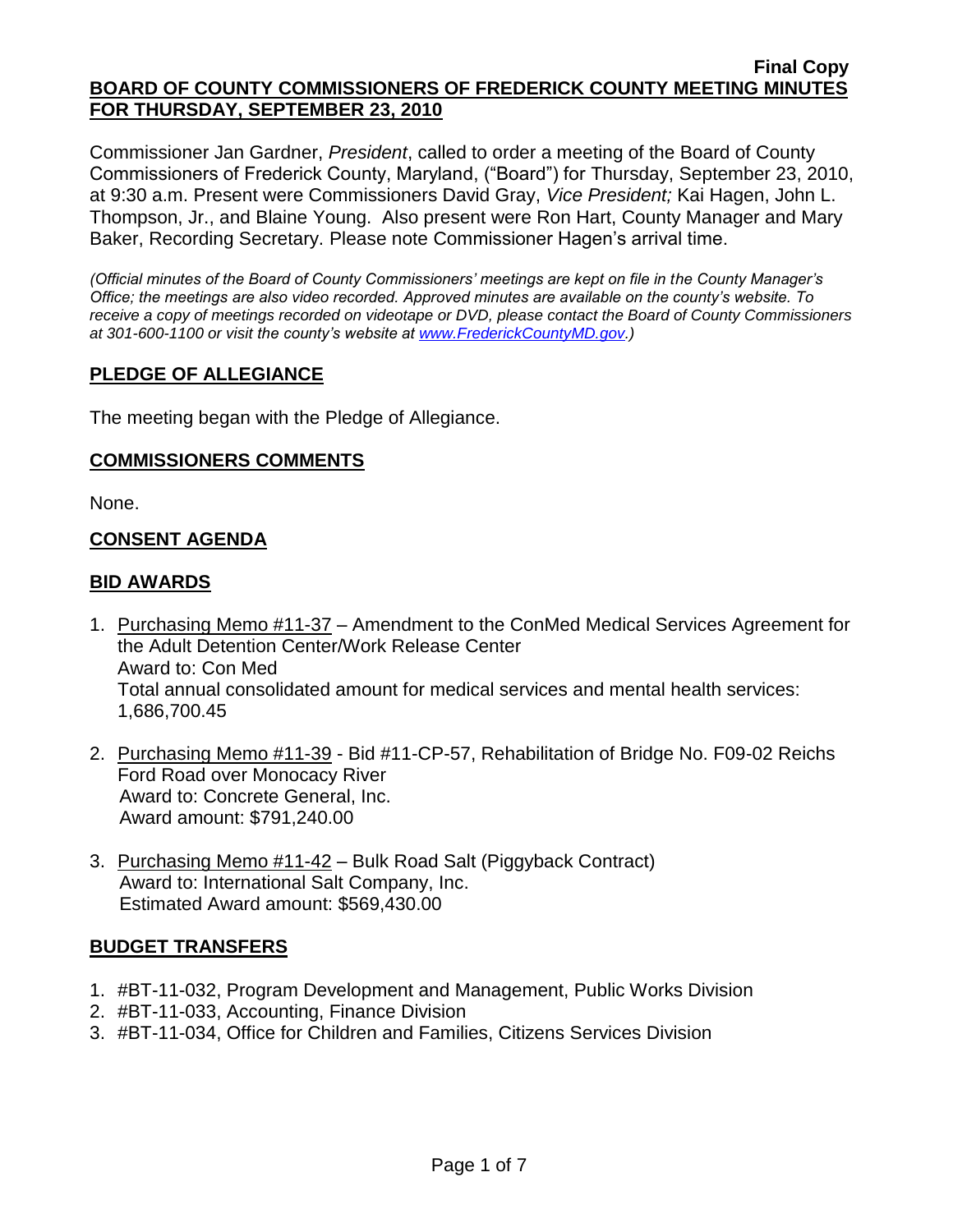### **CHANGE ORDERS**

- 1. Reichs Ford Road, Phase I Allegheny Power Utility Relocation, Change Order No. 1 Jason Stitt, Public Works Division
- 2. FY 2010 Bituminous Overlay of Various County Roadways, Contract No. C29919, Change Order No. 3 – Chuck Nipe, Public Works Division
- 3. Reichs Ford Road, Contract No. C28375, Change Order No. 23 Chuck Nipe, Public Works Division
- 4. Citizens Care and Rehabilitation Center (CCRC)/Montevue Home Project, Contract No. 09-CP-69, Change Order No. 33 – Nicole Bohrer, CCRC and Diane Grove, Montevue Home

# **GRANT**

1. Emergency Numbers Systems Board Grant Application and Associated Budget Transfer – Chip Jewell, Emergency Management Division

### **MISCELLANEOUS**

1. Chesapeake Conservation Corps – Application to Serve as a Host Site – Hilari Varnadore, Office of Environmental Sustainability

Sheriff Chuck Jenkins and Lieutenant Keith Welty, Frederick County Sheriff's Office, presented information regarding Purchasing Memo #11-37.

Chip Jewell, Emergency Management Division, presented information regarding Grant #1.

Lisa Orr, Office of Environmental Sustainability, presented information regarding the Chesapeake Conservation Corps.

Commissioner Gray moved approval of the consent agenda noting Grant #1 was contingent on legal review of the contract. Commissioner Young seconded the motion that passed 4-0 with Commissioner Hagen absent.

### **ADMINISTRATIVE BUSINESS**

## **Approval of Board of County Commissioners' Meeting Minutes**

The following minutes were unanimously approved by the Board:

- ◆ Tuesday, August 10, 2010
- ◆ Thursday, August 12, 2010
- Thursday, August 12, 2010 Closed Session
- Tuesday, August 24, 2010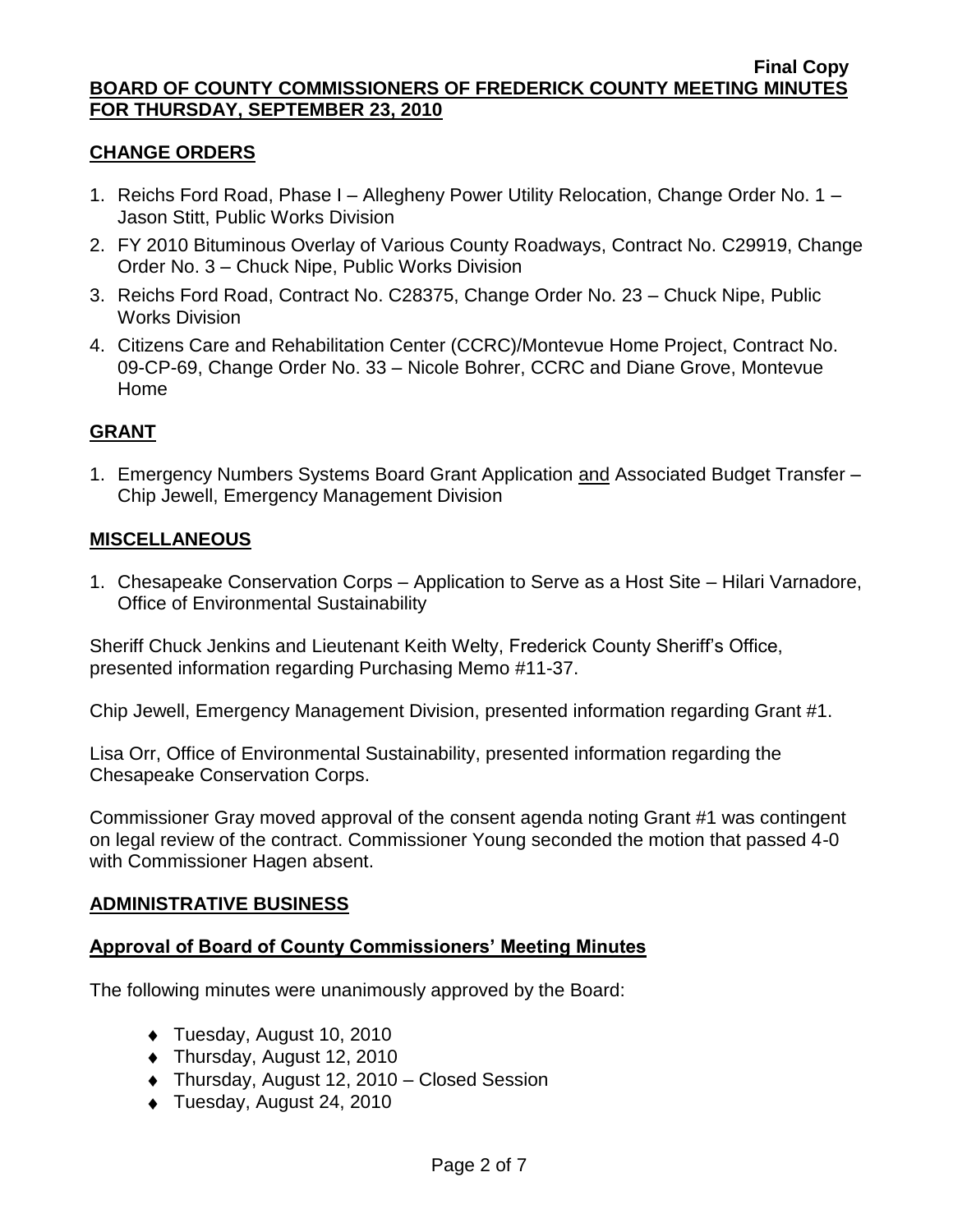- ◆ Tuesday, August 24, 2010 Evening
- ◆ Thursday, August 26, 2010
- ◆ Thursday, August 26, 2010 Closed Session

# **Bid Award – Purchasing Memo #11-41, Approval of the County's Hosted Civic Plus Website Maintenance and Support for Five Years (Sole Source) – Hal Good, Finance Division**

Mr. Good and Sherry Weakley, Interagency Information Technologies Division, presented the proposed purchasing memo.

Commissioner Gray moved approval of Purchasing Memo #11-41 as presented. Commissioner Young seconded the motion that passed 4-0 with Commissioner Hagen absent.

## **Approval of the FY 2012 Board of Education Capital Funding Request to the State – Ray Barnes, Frederick County Public Schools**

Mr. Barnes and Dr. Linda Burgee, Frederick County Public Schools, presented the request.

(Commissioner Hagen entered the meeting.)

Commissioner Gray moved to send a letter to David Lever, Maryland State Department of Education, requesting funding for the school projects including the Sabillasville Elementary School roof project to be inserted as number 5 to the list. Commissioner Young seconded the motion that passed

5-0.

### **I-70 at Meadow Road Interchange Project Planning Memorandum of Understanding with Maryland State Highway Administration (SHA) – John Thomas, Planning Division**

Mr. Thomas presented the memorandum of understanding (MOU).

Camille Hall, Maryland State Highway Administration (SHA), presented information.

Commissioner Young moved to table this item until it could be presented tonight at the Maryland Department of Transportation's meeting and a funding commitment was made by the SHA. Commissioner Hagen seconded the motion that passed 5-0.

# **Final Adoption of the Water Resources Element of the Comprehensive Plan – Tim Goodfellow, Jim Gugel and Eric Soter, Planning Division**

Mr. Goodfellow presented changes to the water resources element and the proposed resolution.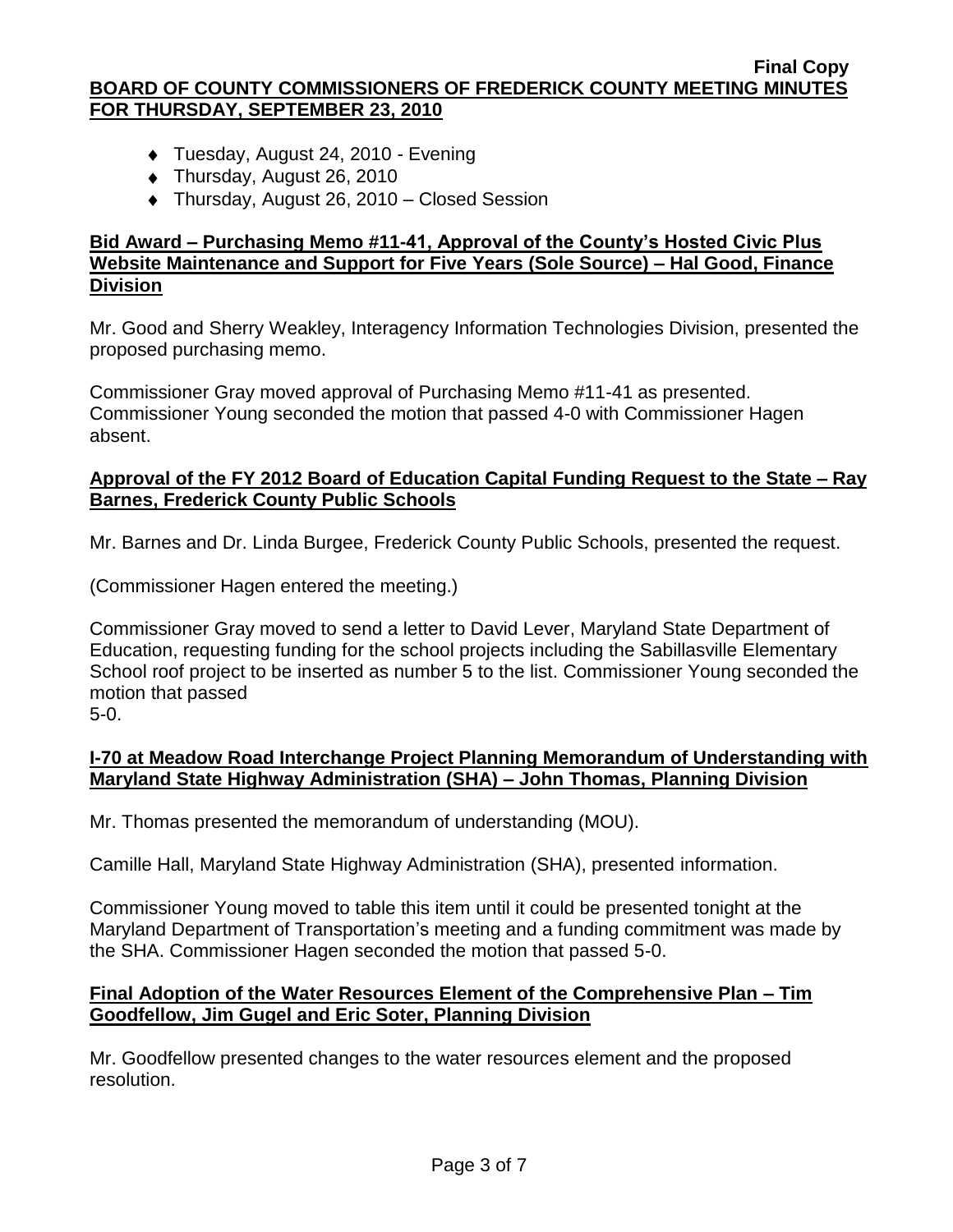Commissioner Gray moved approval of the changes as presented in the staff report and the proposed resolution as presented. Commissioner Hagen seconded the motion that passed 5-0.

(A copy of the approved/adopted resolution can be obtained in the County Manager's Office or from the county's website, [www.FrederickCountyMD.gov\)](file://NT1S5/BOCC/BOCC/BOCC%20Minutes/Mary)

## **Affordable Housing Impact Fee Waiver (Continued from 8/12/10) – Jenny Short, Citizens Services Division**

Ms. Short presented the proposed waiver.

Commissioner Hagen approved the changes as presented in the staff report, directed legal staff to draft the ordinance and proceed to public hearing. Commissioner Gray seconded the motion that passed 4-1 with Commissioner Thompson opposed.

### **Consideration of the Fort Detrick Water Supply Agreement – Mike Marschner, Utilities and Solid Waste Management Division**

Mr. Marschner presented the proposed agreement.

Commissioner Young authorized Commissioner Gardner to sign the agreement and the federal procurement contracts associated with the water supply agreement as presented. Commissioner Hagen seconded the motion that passed 5-0.

# **Discussion of Proposed Text Amendment ST 10-01 – Mike Wilkins, Permitting and Development Review Division**

Mr. Wilkins and Betsy Smith, Permitting and Development Review Division, and Kathy Mitchell, Office of the County Attorney, presented the proposed text amendment.

Commissioner Gray moved to take the proposed text amendment to public hearing as presented. Commissioner Hagen seconded the motion that passed 5-0.

### **2011 Legislative Considerations – John Mathias, Office of the County Attorney and Ragen Cherney, Office of the County Manager**

Mr. Mathias presented the proposed legislative considerations.

The Board moved to take the items to public hearing as presented.

# **COMMISSIONERS COMMENTS**

None.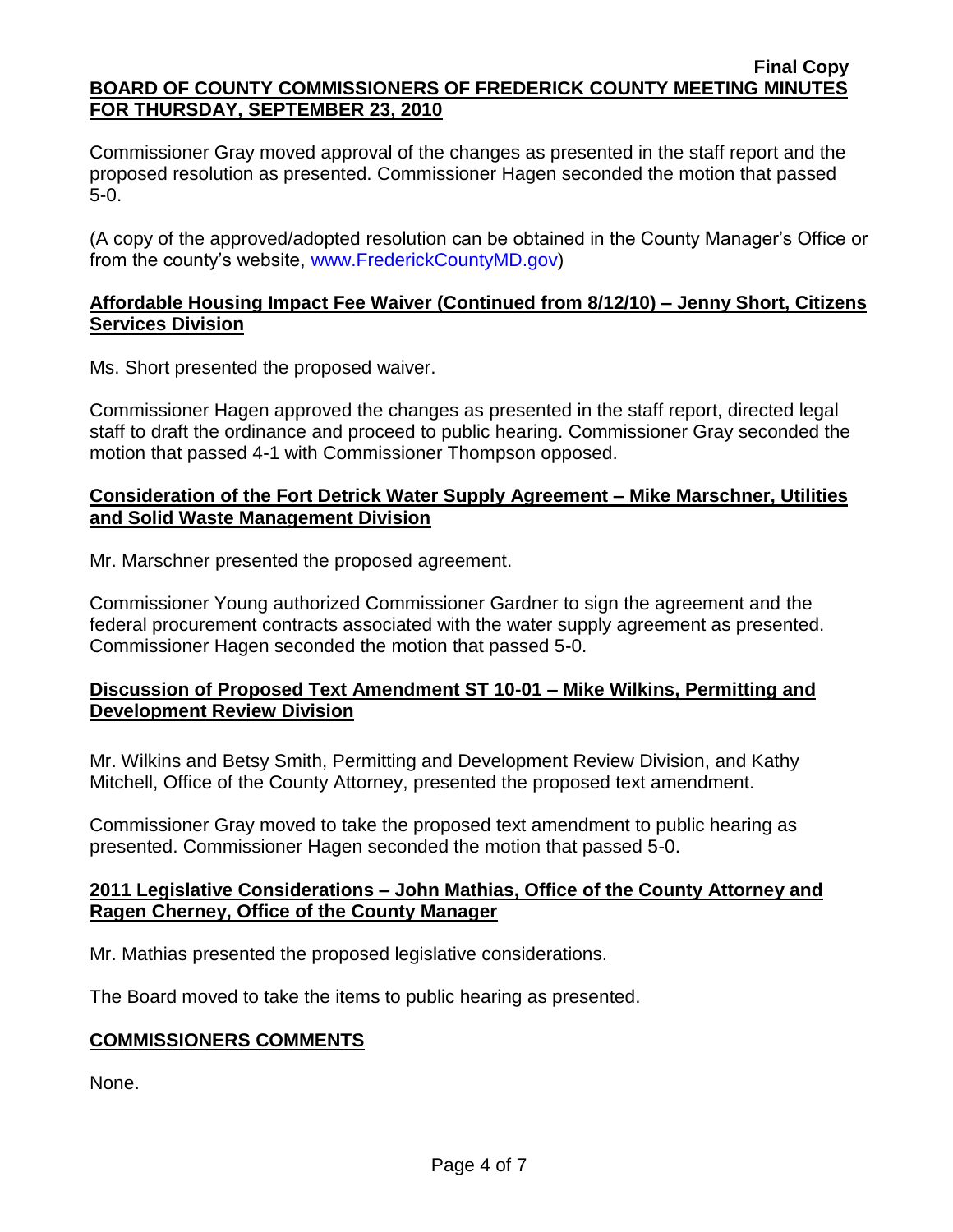# **PUBLIC COMMENTS**

None.

# **QUESTIONS - PRESS**

None.

# **CLOSED SESSION**

Commissioner Gray moved to proceed into closed session in accordance with Maryland Annotated Code State Government Article § 10-508(a)(1) To discuss: (i) The appointment, employment, assignment, promotion, discipline, demotion, compensation, removal, resignation, or performance evaluation of appointees, employees, or officials over whom it has jurisdiction; or (ii) Any other personnel matter that affects one or more specific individuals. Commissioner Hagen seconded the motion that passed 5-0.

# **ADJOURN**

The meeting adjourned at 12:15 p.m.

Mary E. Baker Recording Secretary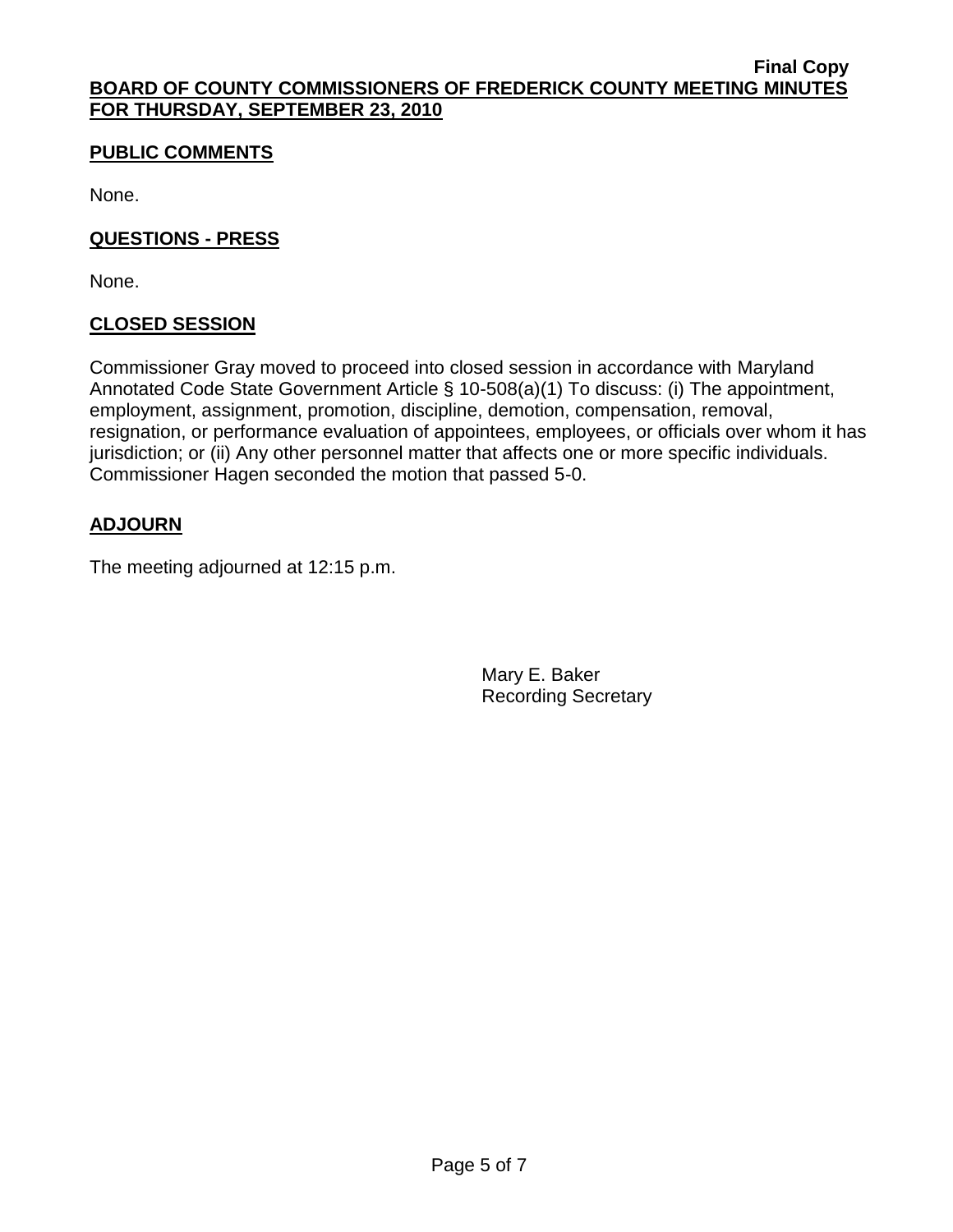## **FORM OF STATEMENT FOR CLOSING THE MEETING OF THURSDAY, SEPTEMBER 23, 2010**

# **STATUTORY AUTHORITY TO CLOSE SESSION**

### **State Government Article §10-508(a):**

(1) To discuss: (i) The appointment, employment, assignment, promotion, discipline, demotion, compensation, removal, resignation, or performance evaluation of appointees, employees, or officials over whom it has jurisdiction; or (ii) Any other personnel matter that affects one or more specific individuals.

### **Motion:**

Commissioner Gray moved to proceed into closed session in accordance with Maryland Annotated Code State Government Article § 10-508(a)(1) To discuss: (i) The appointment, employment, assignment, promotion, discipline, demotion, compensation, removal, resignation, or performance evaluation of appointees, employees, or officials over whom it has jurisdiction; or (ii) Any other personnel matter that affects one or more specific individuals. Commissioner Hagen seconded the motion that passed 5-0.

### **Time and Location:**

12:20 p.m. – Third Floor Meeting Room, Winchester Hall

### **Topics to be Discussed:**

To consider appointments to the Frederick County Board of Appeals.

To consider the continuing employment status of an individual county employee.

Mary Baker Recording Secretary